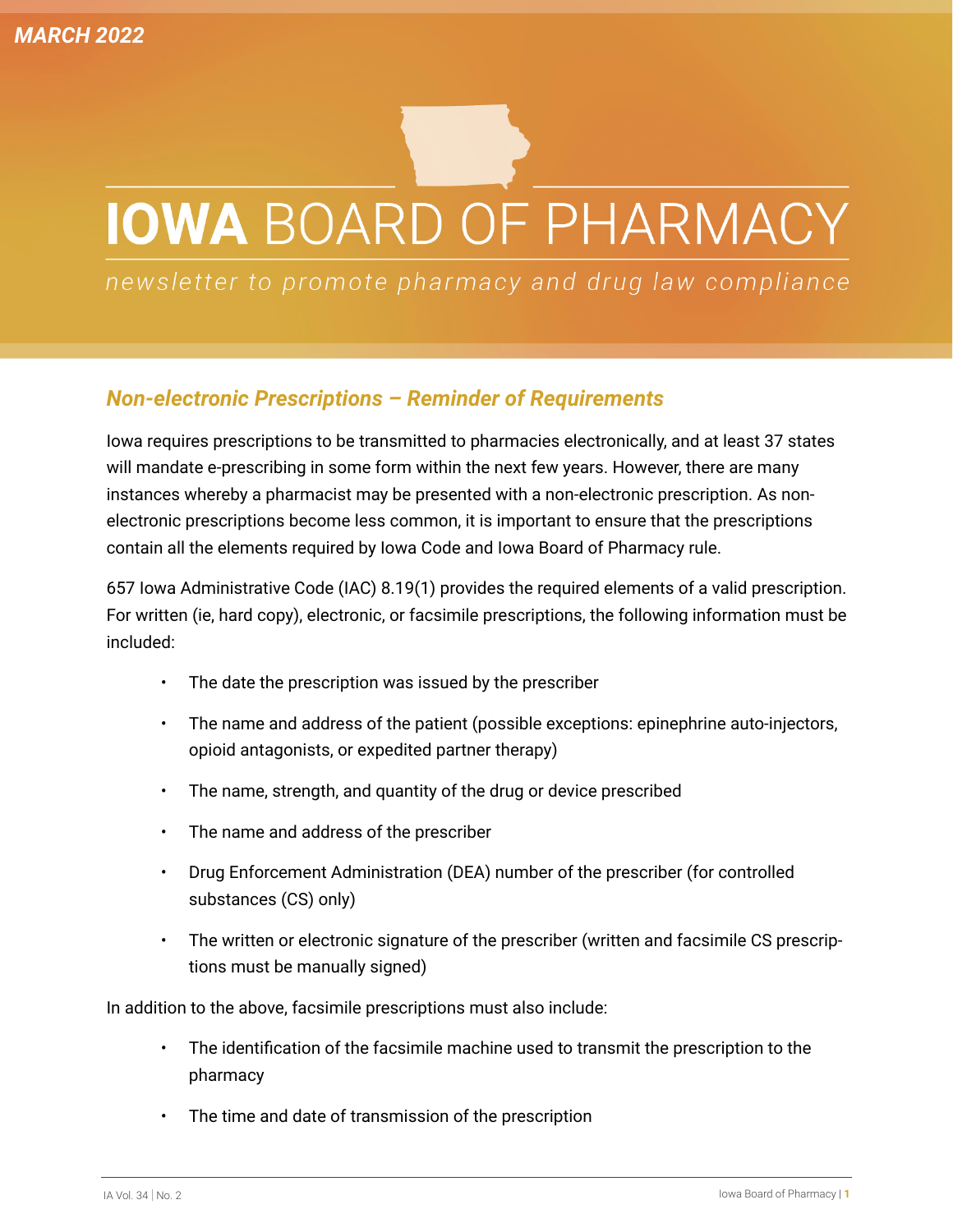• The name, address, telephone number, and facsimile number of the pharmacy to which the prescription is being transmitted

Remember that if a prescriber authorizes an agent to transmit prescriptions to the pharmacy (oral, facsimile, electronic), the prescription must identify the first and last names and title of the agent.

### *FDA Warning on Dissolvable Buprenorphine and Dental Problems*

Buprenorphine is a medication used to treat opioid use disorder and pain. Food and Drug Administration (FDA) is now warning users and practitioners about the risk of dental problems linked with certain forms of buprenorphine. The drug products associated with dental problems are dissolvable tablets administered under the tongue and a film placed inside the cheek, with or without naloxone.

Patient counseling is a crucial step to reduce adverse reactions and support medication adherence. When dispensing these buprenorphine products, pharmacists should include the following points:

- After the medicine has fully dissolved, take a large sip of water, swish, and swallow.
- Wait at least one hour after use before brushing your teeth to avoid damage.
- Speak with a dentist to create a prevention strategy and regularly attend dental checkups. Tell your dentist about all medications you take.
- Notify both your health care professional and your dentist immediately if you experience any problems with your teeth or gums.

FDA will require a new warning about the risk of dental problems in prescribing and patient information. If patients experience dental problems, they are encouraged to fill out an [adverse](https://www.fda.gov/safety/medwatch-fda-safety-information-and-adverse-event-reporting-program)  [event report.](https://www.fda.gov/safety/medwatch-fda-safety-information-and-adverse-event-reporting-program)

## *Get to Know Your Pharmacy Board Members – Gayle Mayer*

The March Board member highlighted is Gayle Mayer, RPh, FASHP. Gayle is the vice chairperson of the Board and is a retired hospital pharmacist with community pharmacy experience. Gayle previously served on the Iowa Pharmacy Association Board, which asked her to consider serving on the Board of Pharmacy. One misconception Gayle thinks people may have about the Board is that it is primarily punitive. Rather, the Board protects the public's health by guiding its licensees through timely communications and inspections to ensure that licensees provide maximum value to the citizens of Iowa. Gayle commends the compliance officers for the work they do through the inspection process and the role they play to carry out the mission of the Board. If she could do anything for one day, she would go on adventures with family, especially her grandkids. Over time, she has learned to enjoy and appreciate life and whatever each day brings. Her favorite place to be is her own beach, with friends and family visiting. When asked about her favorite ice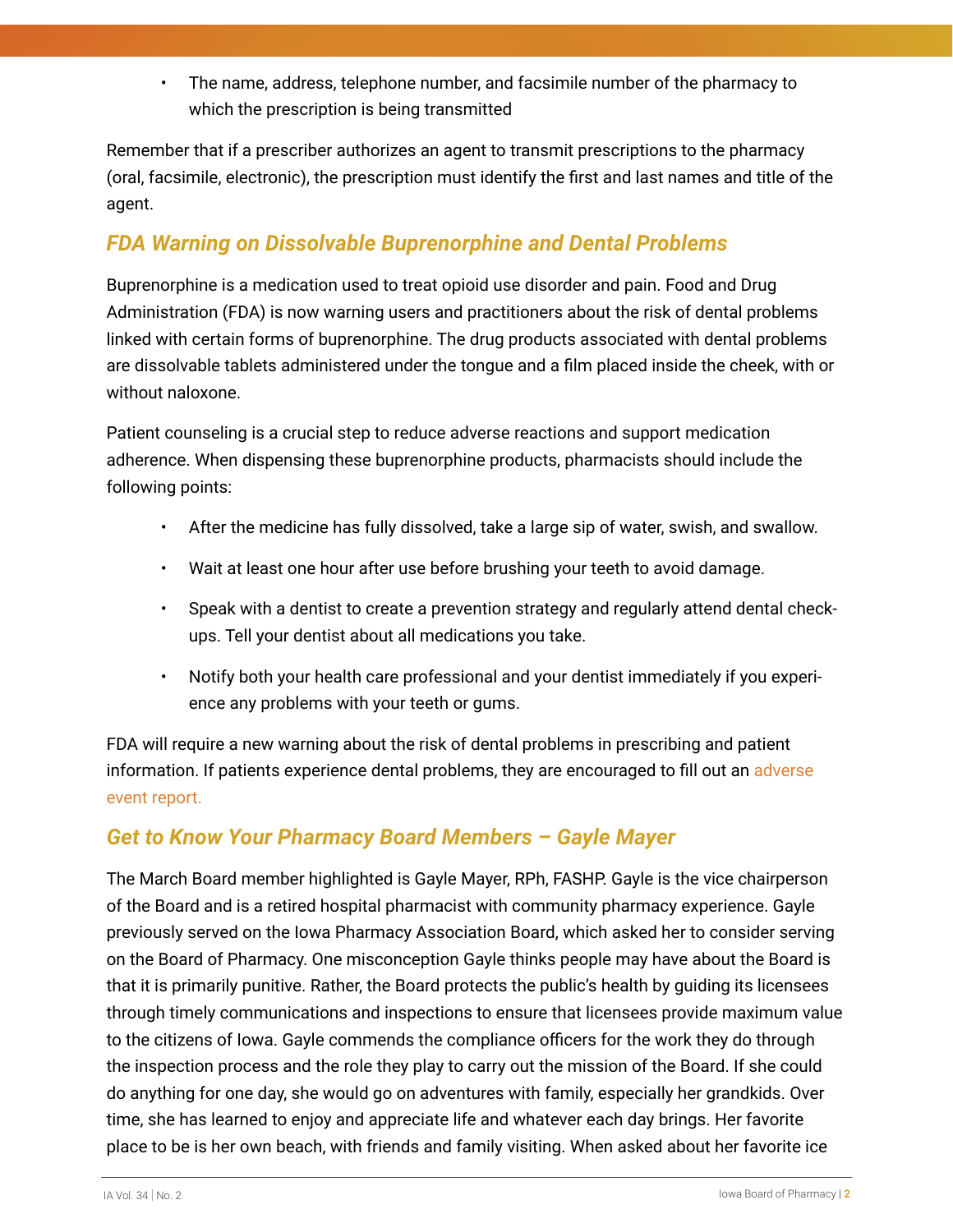cream flavor, she could not pick just one! She loves all ice cream. In her free time, and weather permitting, Gayle enjoys collecting beach glass and creating jewelry from it. She enjoys walking and biking, boating, reading, and working on puzzles. She cannot live without her grandkids.

## *Shipping Compounded Prescriptions Outside the State of Iowa? – Reports Due by April 1, 2022*

In September 2021, the Board authorized the executive director to sign a memorandum of understanding (MOU) with FDA. The purpose of the MOU is to ensure that states are providing adequate oversight of pharmacy compounders who are compounding human prescription drugs and shipping those products to patients residing in other states.

To comply with the MOU, the Board promulgated 657 IAC 20.24(1), which states: "No later than April 1, 2022, and annually thereafter, each licensed pharmacy located in Iowa that distributed compounded preparations for human use interstate in the previous calendar year shall report compounding data to the NABP information sharing network."

The National Association of Boards of Pharmacy® (NABP®) has developed the information sharing network (ISN) to assist board of pharmacy compliance with the MOU. Iowa pharmacies that distributed compounded preparations for human use to patients in other states during the previous calendar year must enter compounding and complaint information into the ISN. Iowa pharmacies that did not distribute any compounded preparations for human use to patients in other states during the previous calendar year do not need to report information to the ISN.

Data are entered by compounding pharmacies via their NABP business e-Profile. Data on interstate distribution of compounded products must be submitted by April 1, 2022, and annually thereafter.

Visi[t NABP f](https://nabp.pharmacy/members/compounding-pharmacy-information-sharing-project/faqs/)or more information.

#### *Statewide Protocols*

Training, education, and reporting information for statewide protocols is now located solely in the protocol documents. Iowa Code Section 155A.46 allows the Board to develop certain statewide protocols (SWPs). Current Board-authorized SWPs include nicotine-replacement tobacco cessation, naloxone, point-of-care testing and treatment for Group A streptococcal pharyngitis and influenza, and immunizations, including emergency vaccinations for public health emergencies such as the coronavirus disease 2019. Section 155A.46 requires pharmacist training and education, as well as appropriate reporting and record retention. Products dispensed pursuant to SWPs must be labeled with the pharmacist's name as the authorizing practitioner. **To reiterate, the pharmacist who is assessing a patient under a Board-authorized statewide protocol and determining that the medication or vaccination is appropriate for the patient is the ordering practitioner and should be identified as such on the resulting prescription.** Detailed information on these requirements can be found in the [statewide protocol documents.](https://pharmacy.iowa.gov/misc/statewide-protocols)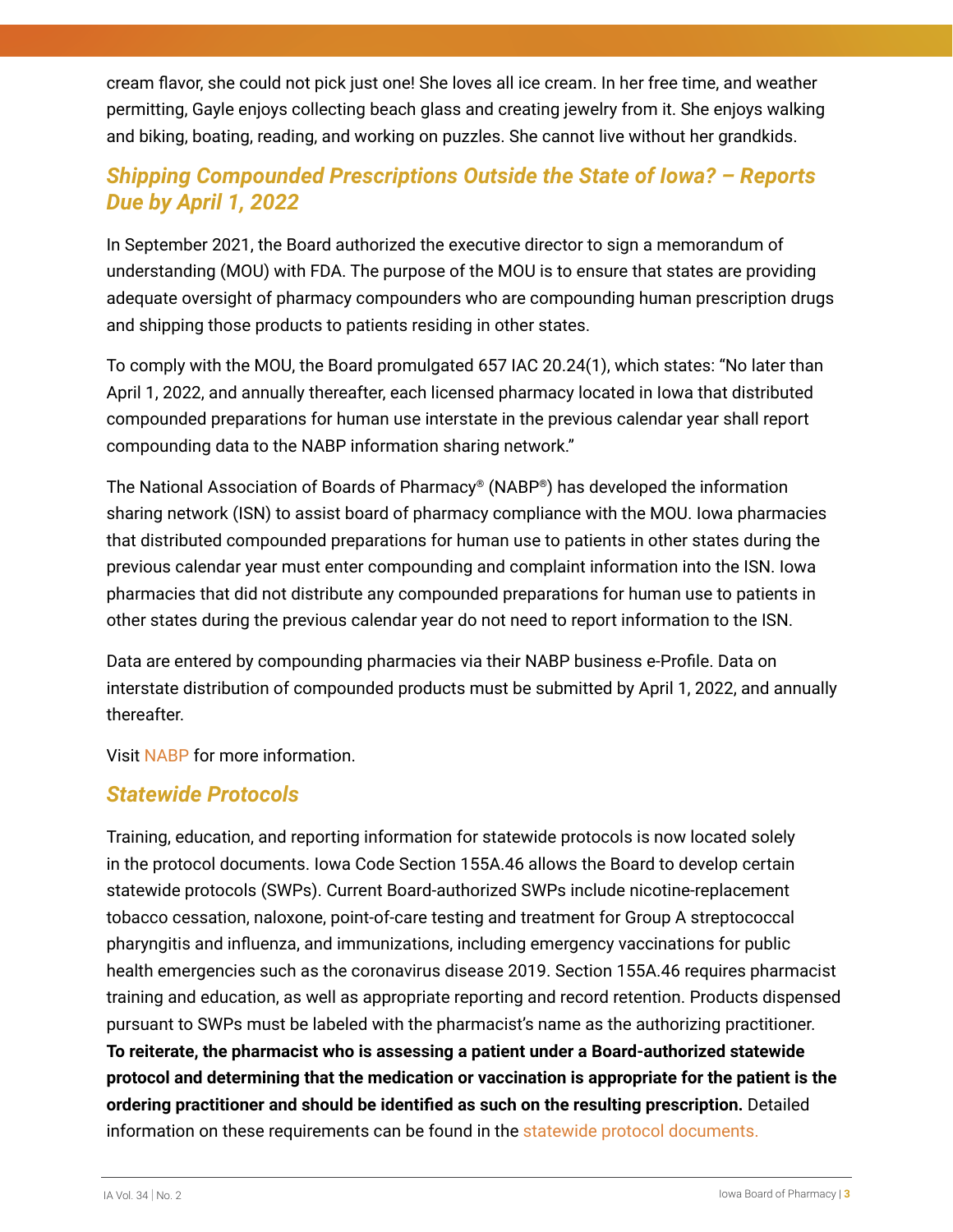#### *Technician Trainee Renewal/Reactivation Update*

Effective January 19, 2022, technician trainees may renew or reactivate their registration when, due to exceptional circumstances, they were unable to attain national pharmacy technician certification during their initial year of training.

Chapter 3, "Pharmacy Technicians," of 657 IAC now includes the following language:

**3.9(3)** *Renewal.* A technician trainee who is unable to complete national certification prior to the expiration of the registration may seek renewal of the registration in exceptional circumstances. To the extent practicable, the trainee should submit an application and nonrefundable fee of \$20 for technician trainee renewal, on forms provided by the board, at least 30 days prior to the expiration of the registration. **3.9(4)** *Reactivation.* A technician trainee who was previously registered and left the practice of pharmacy prior to obtaining national certification may seek reactivation of the registration. The individual shall submit an application and nonrefundable fee of \$20 for technician trainee reactivation on forms provided by the board. Pursuant to rule  $657-3.3(155A)$ , a technician shall obtain registration prior to commencing employment as a technician trainee in an Iowa pharmacy.

The Board still expects that most technicians will successfully attain national certification within the initial trainee registration year. Exceptional circumstances will be considered on a case-bycase basis to determine if renewal or reactivation of the registration is appropriate. Technician trainees who seek renewal or reactivation of their registration must have confirmation by the Board that their registration status is current prior to continuing or commencing pharmacy practice as a technician.

#### *Interim Pharmacist-in-Charge – New Option for Pharmacies*

Effective January 19, 2022, pharmacies have the option to designate an interim pharmacist-incharge (PIC) when the permanent PIC is out of the pharmacy on an extended leave of absence (such as medical or maternity leave) but is not officially vacating the position (ie, will be returning at the end of the leave of absence). In these situations, a pharmacy may submit to the Board an ["Interim PIC Notification"](https://pharmacy.iowa.gov/sites/default/files/documents/2022/01/resident_and_nonresident_pharmacy_interim_pic_change_notification_012722.pdf) form. This provides a contact for the Board during the permanent PIC's extended leave. Like a temporary PIC change notification, this serves as a notice to the Board but does not require a pharmacy license change application or fee. The interim PIC can serve up to 120 days while still maintaining the permanent PIC on the pharmacy license. However, if the permanent PIC is not able to return to duty within 120 days, the pharmacy must either identify a new permanent PIC (notifying the Board via a PIC change application and fee) or identify a temporary PIC (notifying the Board via a Temporary PIC Change Notification form).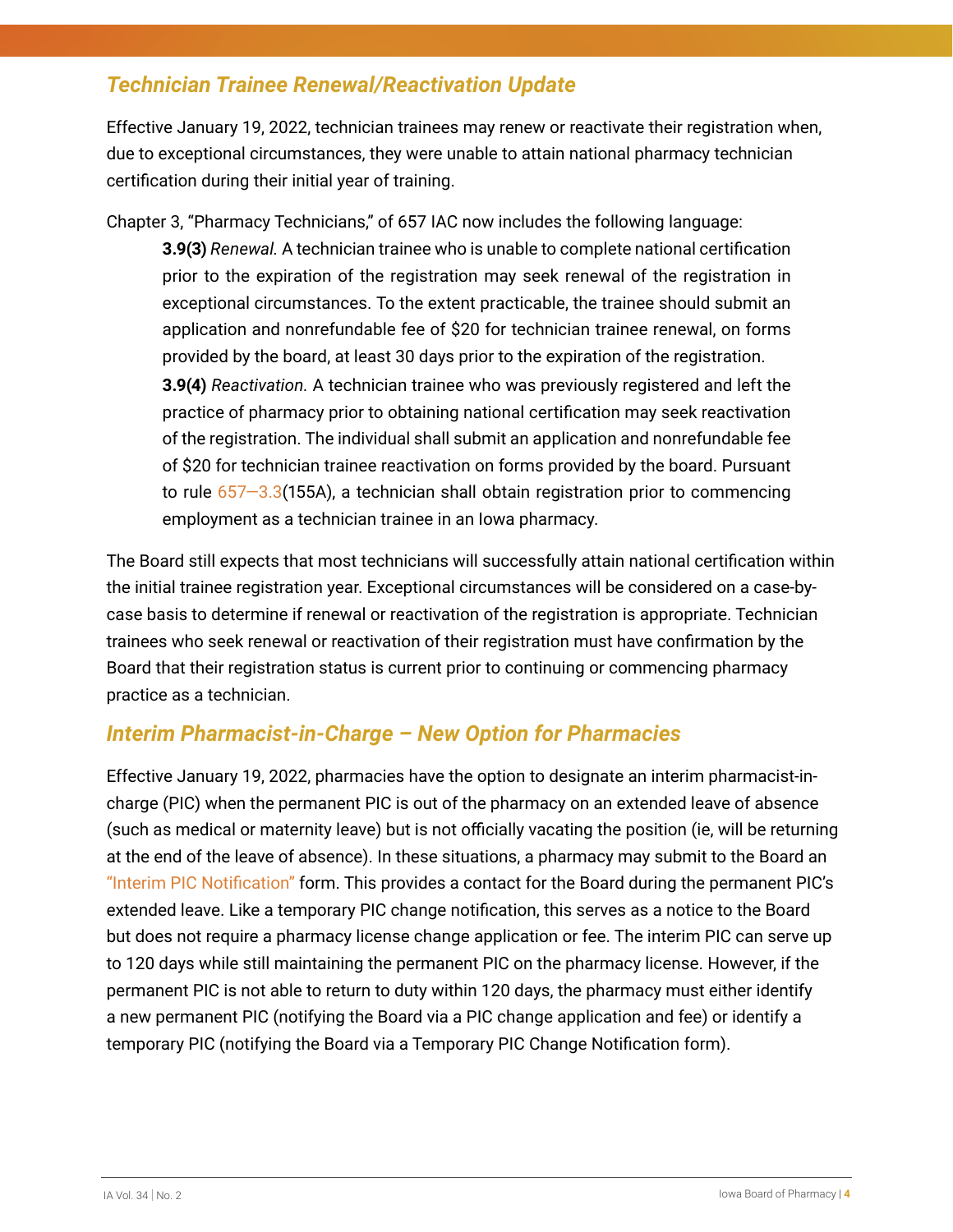## *Pharmacists Required to Report Serious Adverse Events to FAERS Following Medication Administration*

FAERS is FDA's Adverse Event Reporting System. Under FDA's current reporting requirements, pharmacists are considered voluntary reporters. However, a recent change to 657 IAC rule 39.8 now mandates that Iowa pharmacists report serious complications related to medication administration to FAERS. This requirement applies when the pharmacist has directly administered medications to a patient (eg, long-acting antipsychotic injection administered at the pharmacy). This new rule took effect on January 19, 2022, and is as follows:

**39.8(2)** *Medication administration.* A pharmacist may administer, including via delegation to authorized pharmacy personnel if so delegated or authorized by the prescriber, any medication pursuant to a prescription or medication order for an individual patient. In case of a serious complication, the pharmacist shall notify the prescriber who issued the prescription within 24 hours and shall submit a report to the United States Food and Drug Administration Adverse Event Reporting System (FAERS).

Pharmacists may report the required information using [FDA Form 3500 o](https://www.fda.gov/safety/medical-product-safety-information/medwatch-forms-fda-safety-reporting)r via electronic submission on the MedWatch [website. F](https://www.accessdata.fda.gov/scripts/medwatch/index.cfm)or more information about the FAERS program, visit the MedWatch FDA safety information and FAERS [website.](https://www.fda.gov/safety/medwatch-fda-safety-information-and-adverse-event-reporting-program)

#### *Board Requests Code Changes in 2022 Legislative Session*

The Board has filed two bills with the Iowa Legislature to request changes to the Iowa Code during its 2022 session of the 89<sup>th</sup> General Assembly. In its pharmacy practice bill, the Board, in collaboration with the Iowa Board of Nursing, is requesting an amendment to the pharmacy and nursing practice acts to specifically authorize Iowa-licensed registered nurses to practice pursuant to a pharmacist's order in the administration of immunizations and vaccinations or in the implementation of Board-authorized statewide protocols. If signed into law, this bill will allow registered nurses to perform these functions without obtaining a separate registration from the Board of Pharmacy.

The bill also seeks to remove a code provision that requires nonresident pharmacies to provide evidence of a toll-free telephone number with access to a pharmacist for at least six days and 40 hours per week. The Board's intent is to move this requirement into Board rules to exempt situations where the pharmacy is not directly dispensing medication to a patient located in Iowa (eg, providing central fill services for an originating pharmacy located in Iowa or providing professional non-product services only).

The Board's second bill relates to CS and the Iowa Prescription Monitoring Program Advisory Council. The Board annually recommends to the legislature to make permanent the scheduling actions that the Board has taken temporarily via rulemaking, which is in response to scheduling action taken by DEA. The bill also seeks an amendment to the composition and appointment of